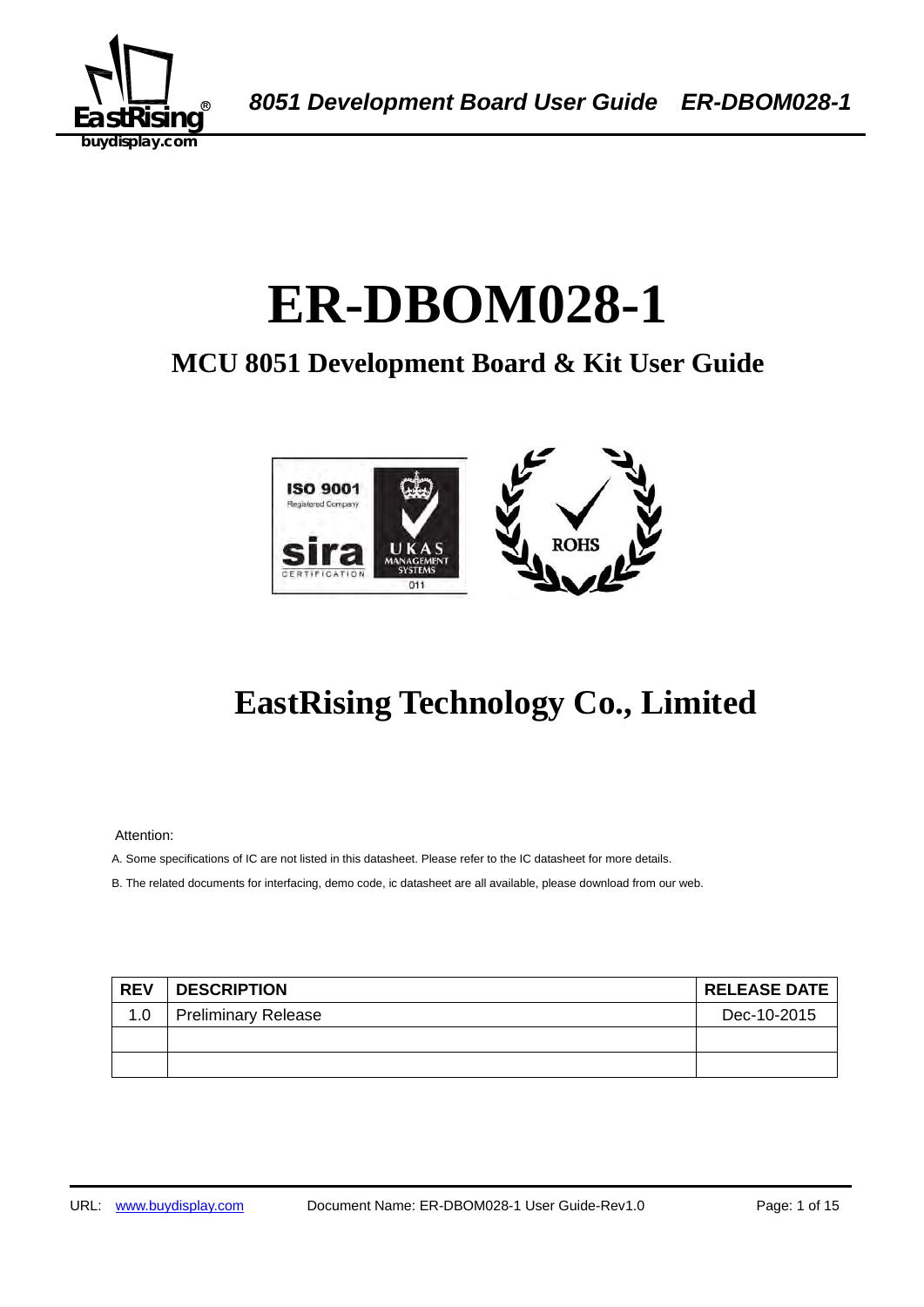

## **CONTENTS**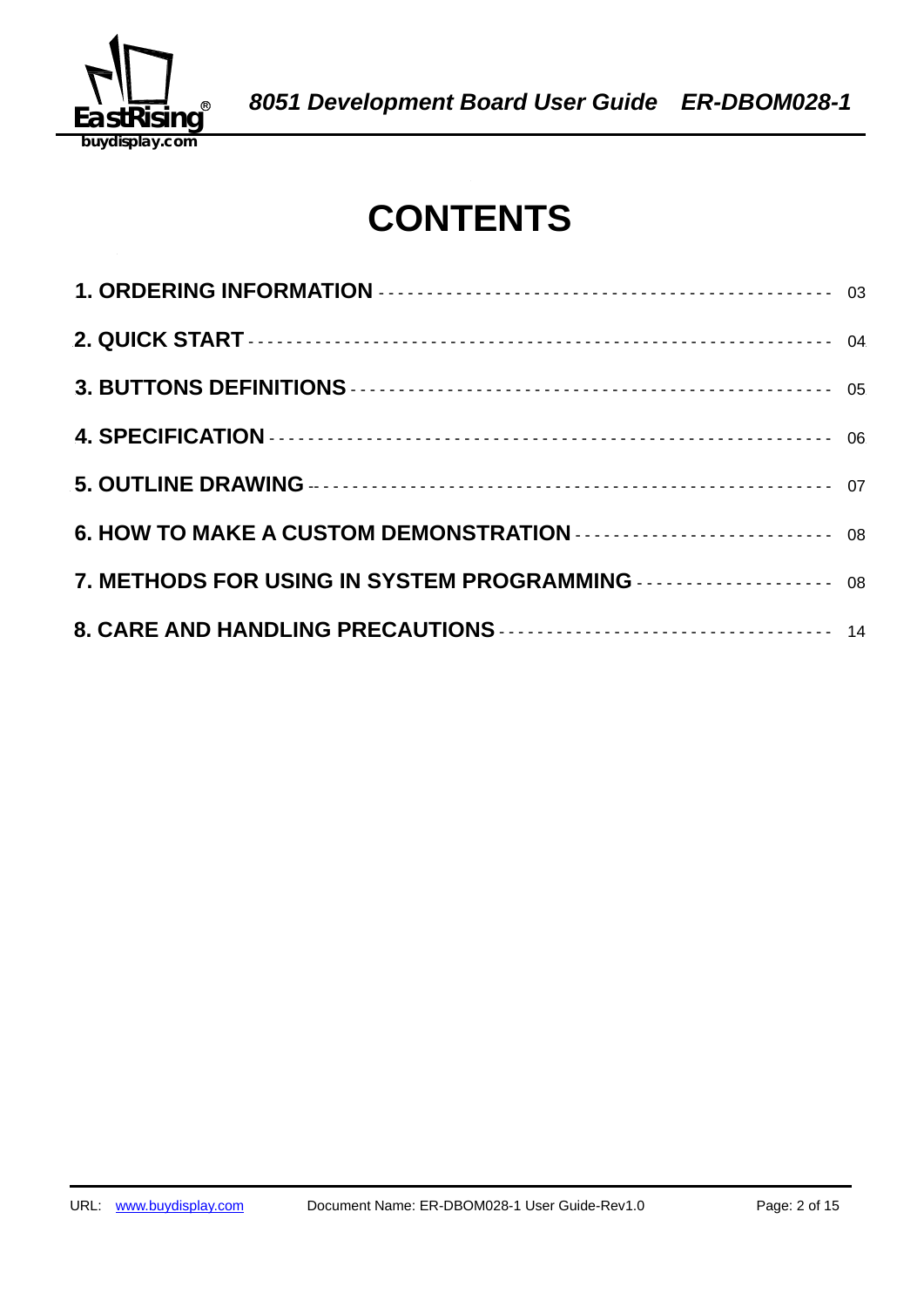

## **1. ORDERING INFORMATION**

#### 1.1 Order Number

| <b>Part Number (Order Number) Description</b> |                                              |  |  |  |  |  |
|-----------------------------------------------|----------------------------------------------|--|--|--|--|--|
| ER-DBOM028-1                                  | 8051 Microcontroller Development Board & Kit |  |  |  |  |  |

## 1.2 What's included in the package

| <b>No</b> | <b>Standard Accessory Name</b> | Quantity |
|-----------|--------------------------------|----------|
|           | MCU Board                      |          |
| 3         | <b>Crimping Tool</b>           |          |
| 3         | Power Adaptor (12V/1A)         |          |
| 4         | <b>USB Cable</b>               |          |

## 1.3 Compatible with following displays:

| Part Number(Order Number)   Description |                                                       |
|-----------------------------------------|-------------------------------------------------------|
| ER-OLEDM028-1Y                          | 2.8" OLED Display with Yellow Color and Adaptor Board |
| ER-OLEDM028-1B                          | 2.8" OLED Display with Blue Color and Adaptor Board   |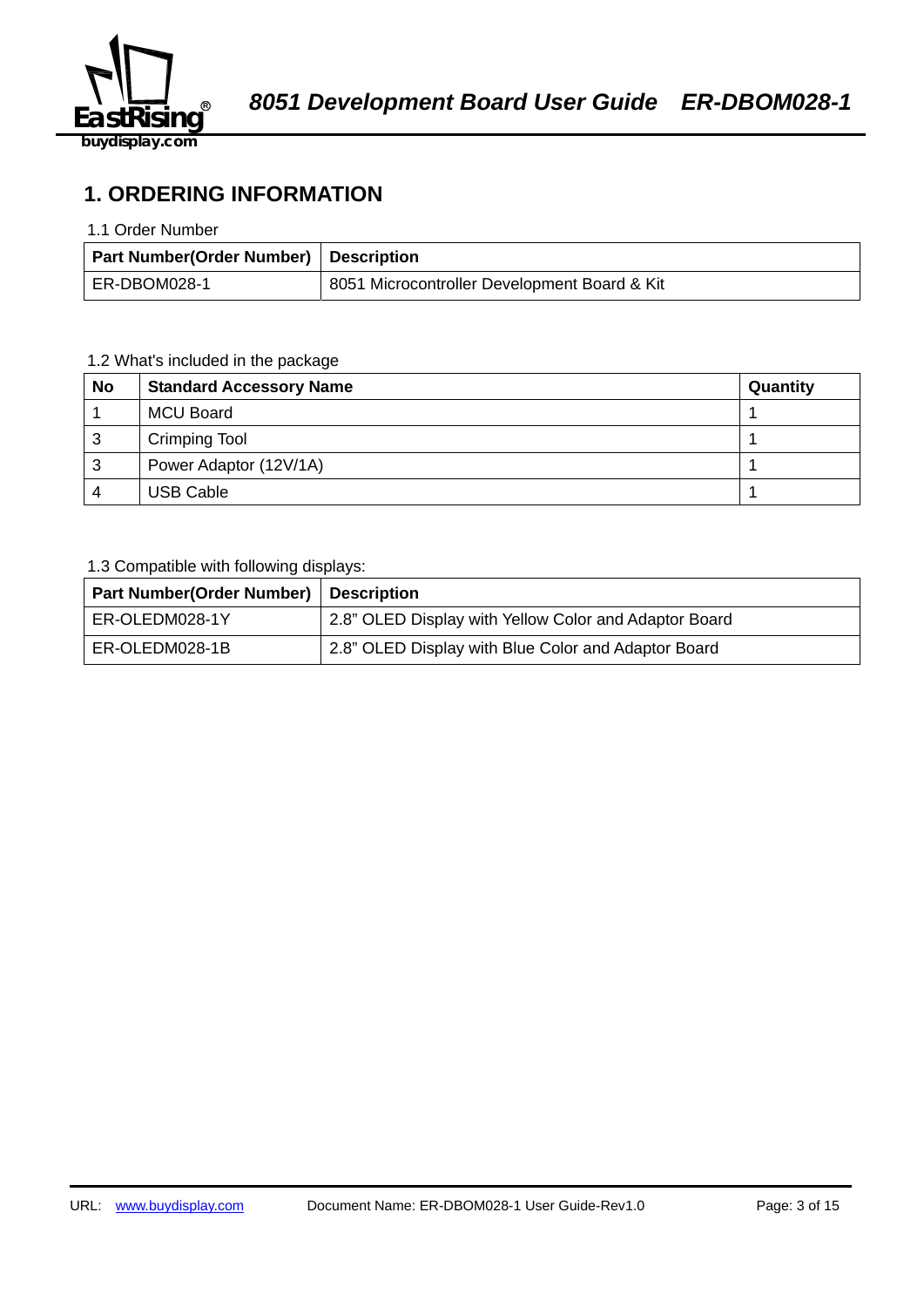

## **2. QUICK START**

2-1 Simply plug the power adaptor into an AC outlet and plug FFC(Cable) of lcd display into the ZIF connector of adaptor board as the below image shows.



2-2 Press the power button to run the demonstration program.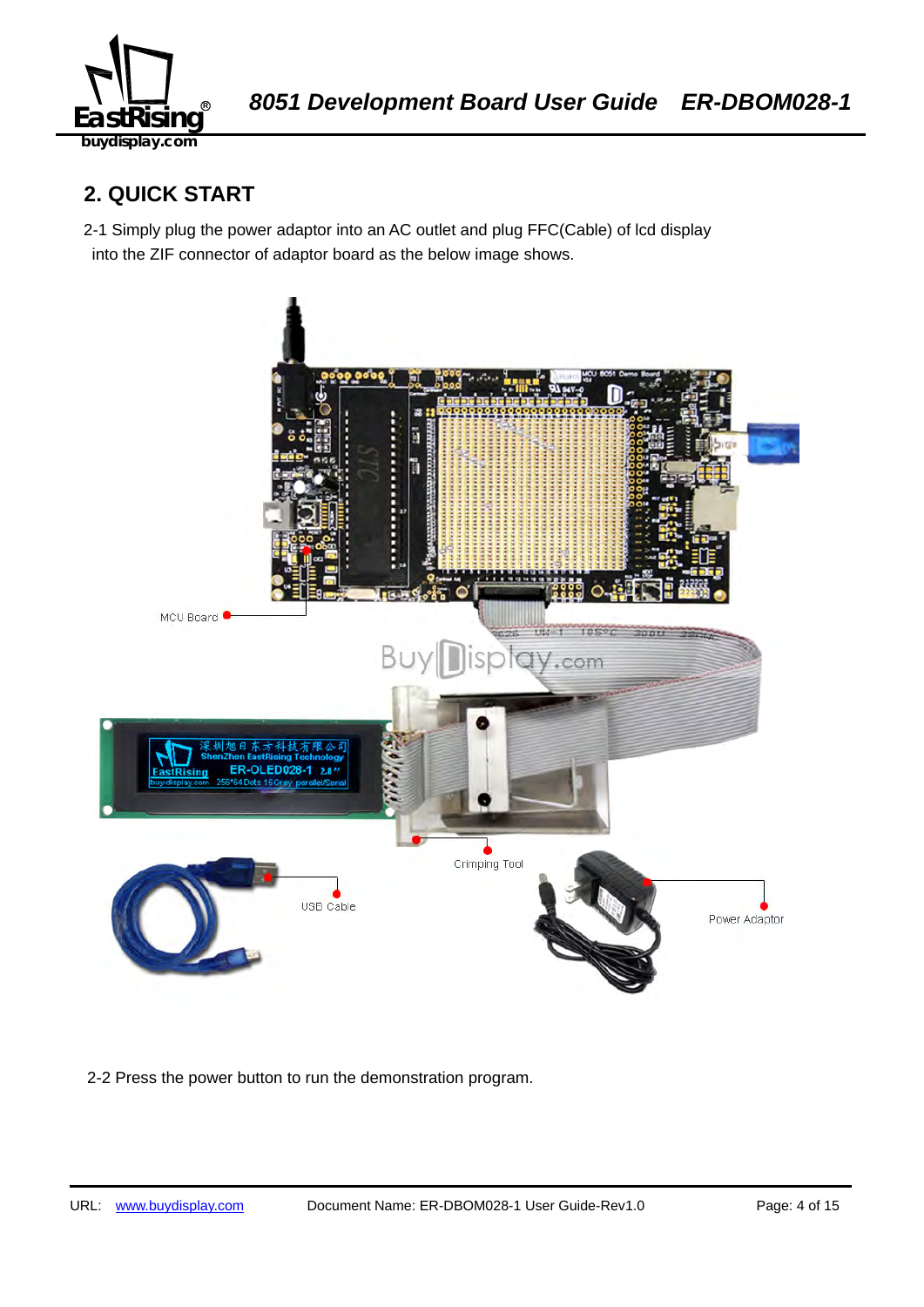

## **3. BUTTONS DEFINITIONS**

| <b>Button Name</b>         | <b>Description</b>                  |
|----------------------------|-------------------------------------|
| *Stop/Next Button          | Stop or Next the Image Slideshows   |
| Reset Button               | <b>Restart to Initialized State</b> |
| Power Button               | Press On or Press Off               |
| <b>Contrast Adjustment</b> | Increase or Decrease Contrast       |

\*For color display, this button is used to next the image slideshows.



\*MicroSD card slot is only used for tft lcd display.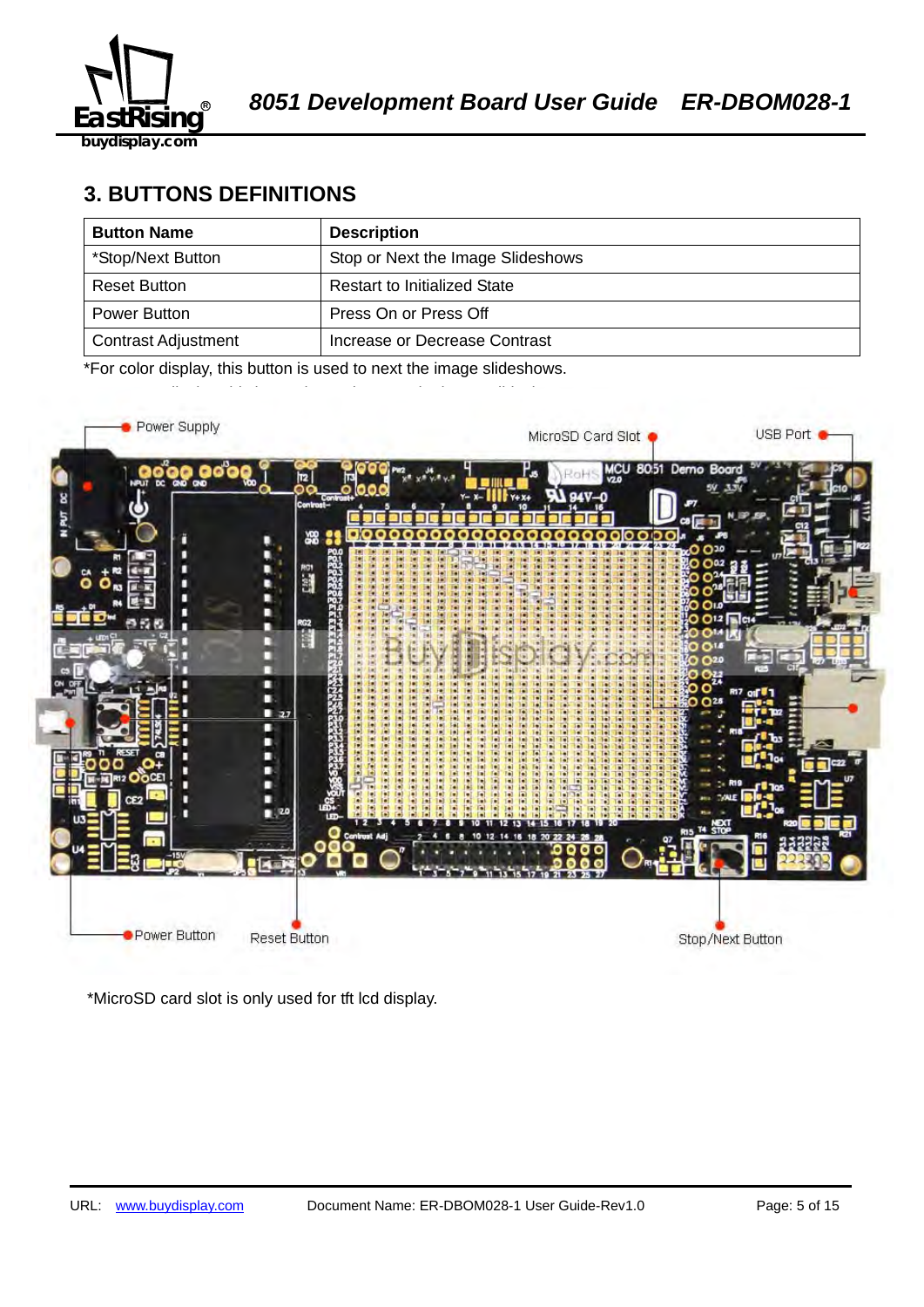

## 58B2140359**4. SPECIFICATION**

#### 4.1 Mechanical Specification

| <b>ITEM</b>                        | <b>STANDARD VALUE</b> | UNIT |
|------------------------------------|-----------------------|------|
| <b>MCU Board Outline Dimension</b> | $151.00\times77.00$   | mm   |
| Gross Weight for Whole Demo Kit    | 0.60                  | κq   |

#### 4.2 Electrical Specification

| <b>ITEM</b>                 | <b>STANDARD VALUE</b>                   | <b>UNIT</b> |
|-----------------------------|-----------------------------------------|-------------|
| Microcontroller             | STC89LE52RC                             | $-$         |
| Interface                   | 8080/6800 8-bit Parallel, 4-wire Serial | $- -$       |
| <b>Power Supply Voltage</b> | 12V                                     |             |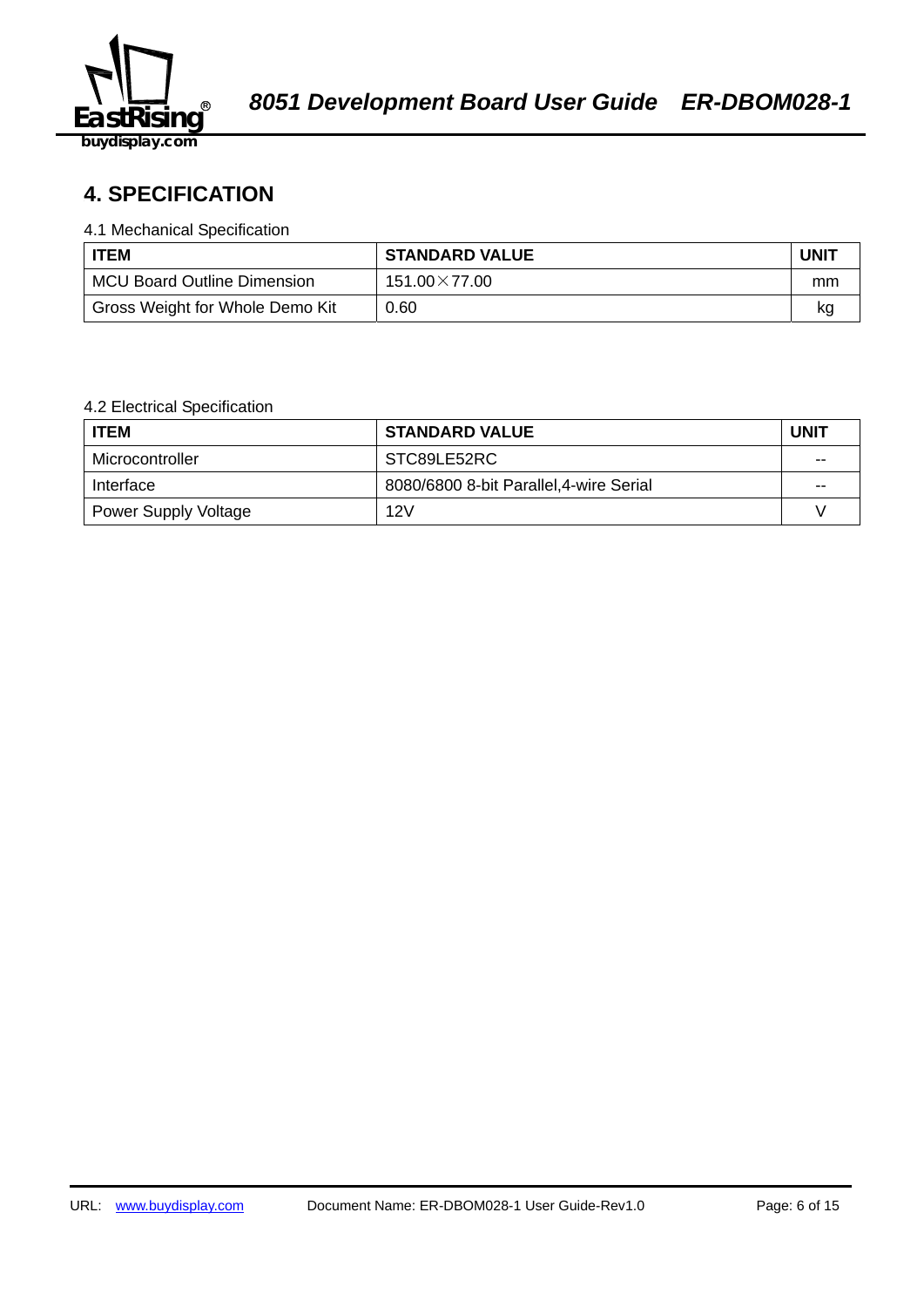

## **5. OUTLINE DRAWING**

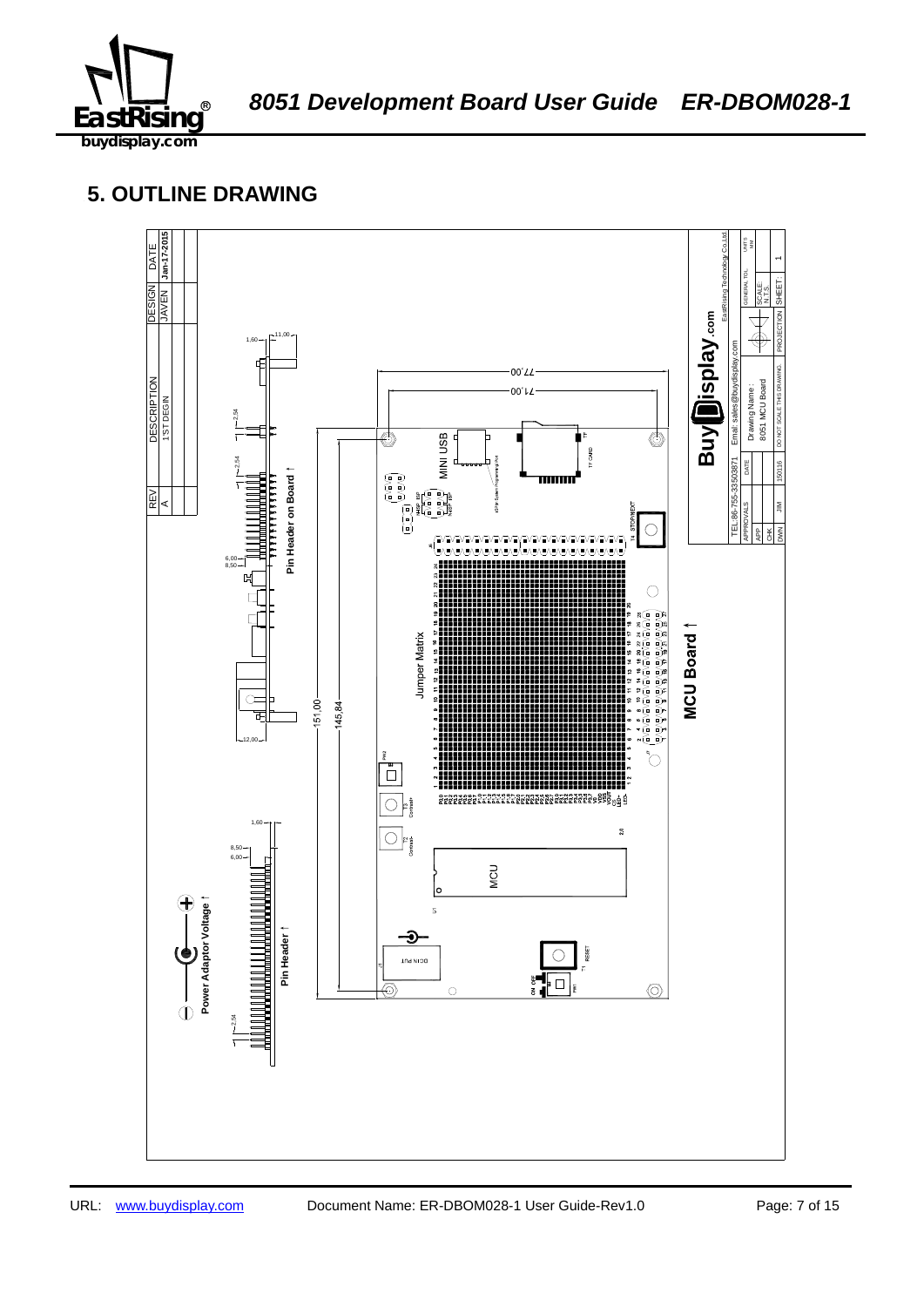

## **6. HOW TO MAKE A CUSTOM DEMONSTRATION**

By using the software of LCD Font Maker or Image2LCD and ISP(In System Programming) to customize the demonstration that includes your own bitmap images, personalized fonts, symbols, icons and burn sketches. The large capacity of the MicroSD card allows you to store more fonts or images. We also prepare the demo code, interfacing document (download from each product page) and schematic MCU datasheet (download from each 8051 microcontroller development board page) for your further study. LCD Font Maker: http://www.buydisplay.com/download/software/LCDFontMaker.zip Image2LCD: http://www.buydisplay.com/download/software/Image2Lcd.zip

## **7. METHODS FOR USING IN SYSTEM PROGRAMMING**

- 7-1 Hardware Preparation
- 7-1-1 Please power off the development board,
- 7-1-2 No power supply is connecting with 8051 development board,
- 7-7-3 The jumpers on JP8 is on ISP position as below image shows



## 7-2 Install the USB to RS232 Driver

http://www.buydisplay.com/download/software/USB-TO-RS232-DRIVER.rar

| Device Driver Install / Uninstall |                                 |
|-----------------------------------|---------------------------------|
| <b>Select INF File:</b>           | CH340IR.INF                     |
| <b>INSTALL</b>                    | WCH.CN<br><b>USB-IRDA CH340</b> |
| <b>UNINSTALL</b>                  | 09/18/2007, 2.8.2007.09         |
| <b>HELP</b>                       |                                 |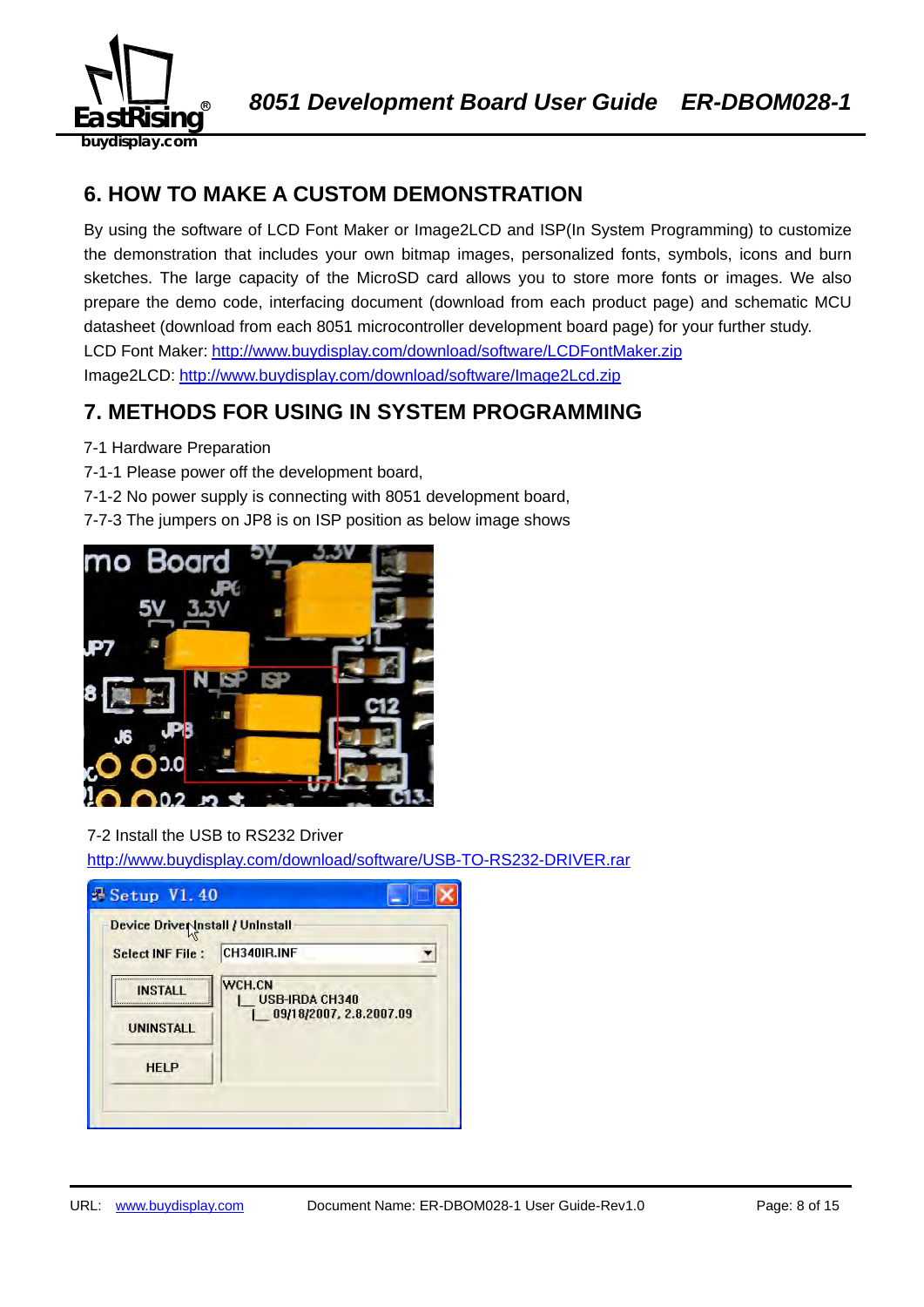

7-3 Connecting the 8051 development board to computer by USB Cable and you should find the new port USB-SERIAL CH340 in Computer-System Properties-Device Manager as below image shows and remember the COM number that would be used in Step7-4.



7-4 Install STC 8051 Microcontroller ISP(In System Programming)Software http://www.buydisplay.com/download/software/STC-ISP-V4.86-NOT-SETUP-ENGLISH.zip

7-5 Open ISP and Select COM Port that should be the same with the step 7-2 you see from Device Manager.

| MCU Type STC12LE5A60S2                            | Pins Auto $\boxed{\mathbf{v}}$ |
|---------------------------------------------------|--------------------------------|
| COM Port COM13                                    | Scan                           |
| Min Baud 2400                                     | Max Baud 115200                |
| Address<br>V Clear code buffer<br>0x0000          | Open Code File                 |
| <b>▽</b> Clear EEPROM buffer<br>0x0000            | Open EEPROM File               |
| H/W Option Off-Line Download (U8/U7) Encrypt 1  > |                                |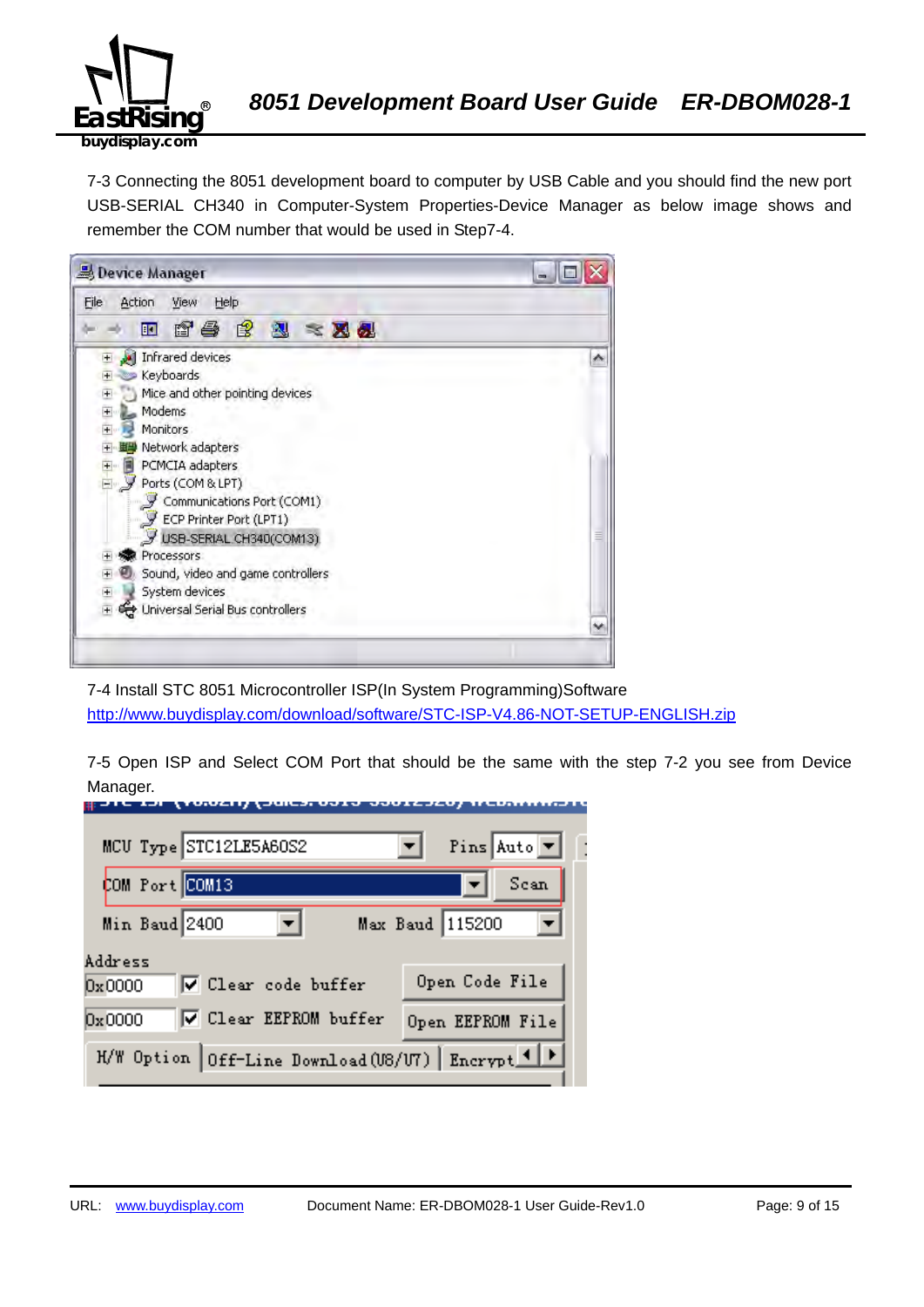

7-6 Select MCU part number that should be the same with your purchased one. (Refer to 4.2 Electrical Specification)



#### 7-7 Open target ",hex" file by clicking open code file

| STC-ISP (V6.82H) (Sales: 0513-55012928) Web:www.STCMCU.com (Support QQ:800003751) -- STC: The most powerful 8051 de   [C] X |                                                                                               |                                                                                                    |  |            |               |                        |                                                     |   |                        |
|-----------------------------------------------------------------------------------------------------------------------------|-----------------------------------------------------------------------------------------------|----------------------------------------------------------------------------------------------------|--|------------|---------------|------------------------|-----------------------------------------------------|---|------------------------|
| MCU Type STC12LE5A60S2<br>$\mathbf{r}$<br>Pins Auto v                                                                       | Code Buffer   EEPROM Buffer   COM Helper   Keil ICE Settings   Demo Code   MC <mark>IP</mark> |                                                                                                    |  |            |               |                        |                                                     |   |                        |
| COM Port COM13<br>Scan                                                                                                      | 00000h<br>$b^2$                                                                               |                                                                                                    |  |            |               |                        | A8 F5 48 45 4C 4C 4F 57 21 50 4C 45 41 53 45        |   | П<br>$\frac{1}{T}$     |
| Min Baud 2400<br>$\overline{\phantom{a}}$<br>$\blacktriangledown$<br>Max Baud 115200                                        | 00010h                                                                                        | 20 54 4F 55 43 48                                                                                  |  | -20<br>-4D |               |                        | 45 21 00 54 50 20 54 45                             |   |                        |
|                                                                                                                             | 00020h<br>53.                                                                                 | 54                                                                                                 |  |            |               |                        | 21 00 58 3A 00 59 3A 00 85 1B 02 5A 1A 9B           |   | ST                     |
| Address                                                                                                                     | 00030h                                                                                        | 12 BB 12 BB 1A BC 0A BB 22 DC 33 3C 12 BC 12 BB                                                    |  |            |               |                        |                                                     |   | $\cdot$ 2              |
| Open Code File<br>□ Clear code buffer<br>0x0000                                                                             | 00040h<br>00050h                                                                              | 12 BC 12 BC 12 BB 12 BB 12 BB 12 9B 0A 7B 1A DC<br>1A FB 22 DB 0A BB 12 9B 12 BA 12 BA 12 BA 12 BB |  |            |               |                        |                                                     |   | $\cdot$ ?<br>$\cdot$ ? |
| ☑ Clear EEPROM buffer<br><b>Open EEPROM File</b><br>0x0000                                                                  | 00060h                                                                                        | 12 BB 12 BB 12 BB 12 BB 12 BB 12 BA 12 BA 12 BA                                                    |  |            |               |                        |                                                     |   | $\cdot$ ?              |
|                                                                                                                             | 00070h                                                                                        | 12 BB 12 BB 12 BB 12 DA 12 DA 12 DA 12 DA 12 DA                                                    |  |            |               |                        |                                                     |   | $\cdot$ 2              |
| H/W Option   Off-Line Download (U8/U7)   Encrypt 1   P                                                                      | 00080h                                                                                        | 12 FA 12 F9 1A FA 19 6A 10 61 10 82 10 62 08 41                                                    |  |            |               |                        |                                                     |   | $\cdot$ ?              |
| Select system clock source (External /Inte<br>⊩                                                                             | 00090h                                                                                        | 08 41 08 62 08 62 08 61 08 61 10 62 08 61 08 61                                                    |  |            |               |                        |                                                     |   | . A                    |
|                                                                                                                             | 000A0h                                                                                        | 10 62 10 82 10 82 10 82 10 82 10 82 10 62 10 62                                                    |  |            |               |                        |                                                     |   | ۰b.                    |
| Ⅳ Oscillator high gain                                                                                                      | 000B0h                                                                                        | 10 62 10 62 10 62 10 82 10 62 10 62 10 A3 21 25                                                    |  |            |               |                        |                                                     |   | .b                     |
| RESET pin used as I/O port                                                                                                  | 000C0h                                                                                        | 31 86 31 C8 3A 4B 42 8C 31 A7 18 C3 10 83 08 82                                                    |  |            |               |                        |                                                     |   | 12                     |
| RESET2 low level detect                                                                                                     | 000D0h                                                                                        | 08 61 18 C3 18 C3 08 82 10 82 18 C3 18 E4 18 C3                                                    |  |            |               |                        |                                                     |   | $\cdot$ a              |
| <b>V</b> Enable longer power-on-reset latency                                                                               | 000E0h<br>000F0h                                                                              | 10 C3 08 A3 18 E4 21 46 19 25 21 45 08 82 10 C3<br>08 62 00 21 08 41 08 42 10 83 29 45 31 A7 31 86 |  |            |               |                        |                                                     |   | $\cdot$ ?<br>۰b.       |
| Hardware enable WDT after power-on-reset                                                                                    | 00100h                                                                                        | 4A 6A 52 AC 39 C7 21 04 08 41 10 C4 19 06 19 F1                                                    |  |            |               |                        |                                                     |   | Ji.                    |
|                                                                                                                             |                                                                                               |                                                                                                    |  |            |               |                        |                                                     |   |                        |
| Watch-Dog-Timer prescal 256                                                                                                 | $\blacksquare$                                                                                |                                                                                                    |  |            |               |                        |                                                     |   | $\blacktriangleright$  |
| Ⅳ WDT stop count while MCU in idle mode                                                                                     | Code-Size A91CH                                                                               |                                                                                                    |  |            |               |                        | Checksum EFOBH Fill-Buffer Clear-Buffer Save-Buffer |   |                        |
| Next time can program only when P1.0 & P1                                                                                   |                                                                                               |                                                                                                    |  |            |               |                        |                                                     |   |                        |
| Erase all EEPROM data next time program c                                                                                   | 芯片型号: STC12LE5A60S2                                                                           |                                                                                                    |  |            |               |                        |                                                     |   |                        |
| Add MCU ID at the end of code area                                                                                          | 关于此芯片的重要说明                                                                                    |                                                                                                    |  |            |               |                        |                                                     |   |                        |
| $\blacktriangledown$<br>Fill data to space area<br>  FF                                                                     | 固件版本在v7.1及以上的芯片的EEPROM : 2048字节(0000H-07FFH)                                                  |                                                                                                    |  |            |               |                        |                                                     |   |                        |
|                                                                                                                             | 固件版本低于v7.1的芯片的EEPROM                                                                          |                                                                                                    |  |            |               | : 1024字节 (0000H-03FFH) |                                                     |   |                        |
|                                                                                                                             | 注意:在使用U8/UT进行联机/脱机下载时,若使用的外部晶振的                                                               |                                                                                                    |  |            |               |                        |                                                     |   |                        |
| Re-Program<br>Download/Program<br>Stop                                                                                      | 频率为20MHz或24.576MHz时,下载的最低波特率请选择1200                                                           |                                                                                                    |  |            |               |                        |                                                     |   |                        |
| Delay 3 sec $\blacktriangledown$<br>Check MCU<br>Notice                                                                     |                                                                                               |                                                                                                    |  |            |               |                        |                                                     |   |                        |
|                                                                                                                             | E:\产品文件\TFT\ER-TFT028-4\程序\ER-TFT028-4-HYS01 (4WIRE-SPI)\sd.hex                               |                                                                                                    |  |            |               |                        |                                                     |   |                        |
| Auto reload the target file before each program                                                                             |                                                                                               |                                                                                                    |  |            |               |                        |                                                     |   |                        |
| Reload and download when target file is modified                                                                            | elease Projed Release Help                                                                    |                                                                                                    |  | Get HDD-SN | $\nabla$ Beep |                        | PassTimes                                           | 2 | Reset                  |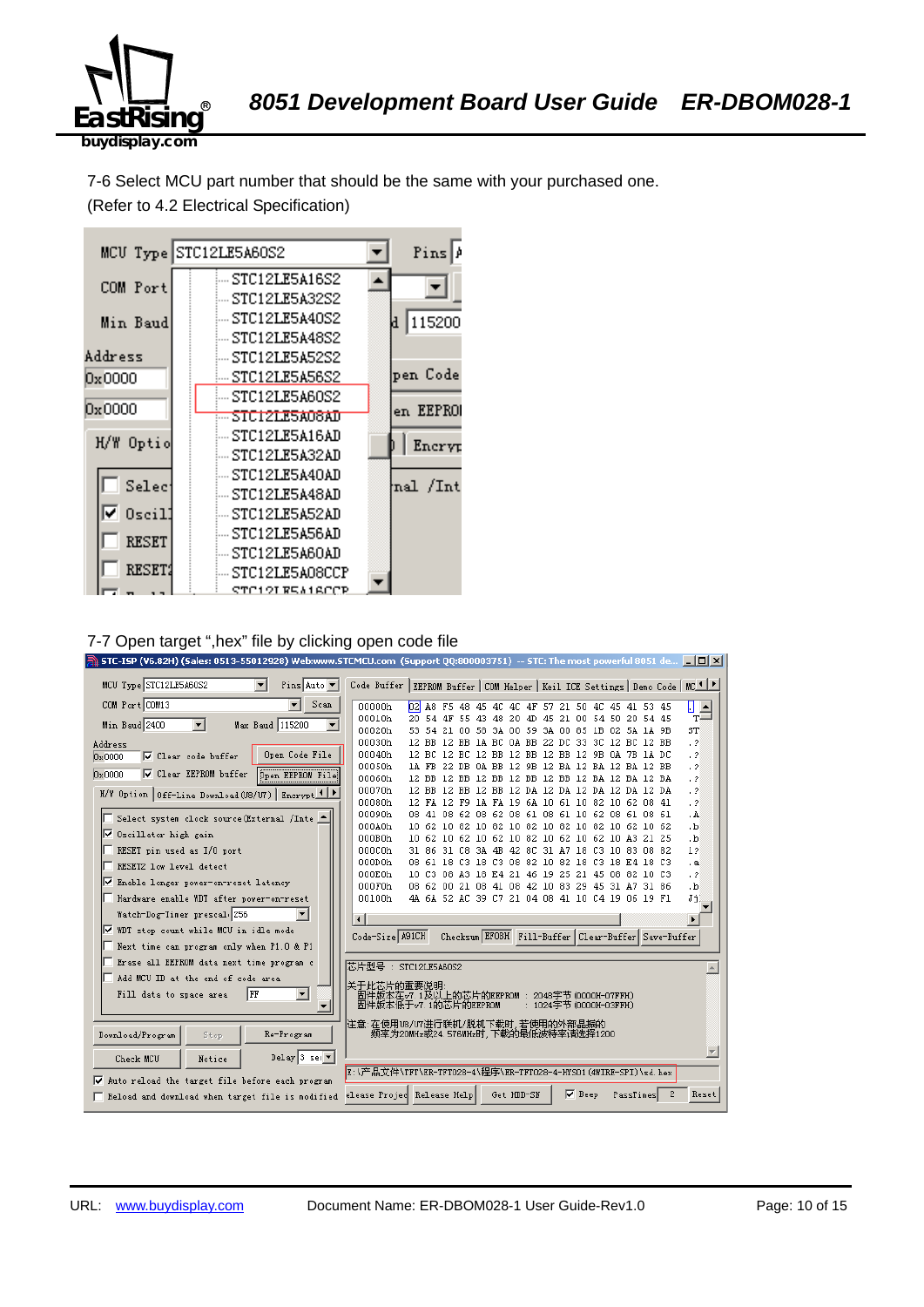

#### 7-8 Programming

#### 7-8-1 Click Download/Program



7-8-2 Then you will see "Checking target MCU…."

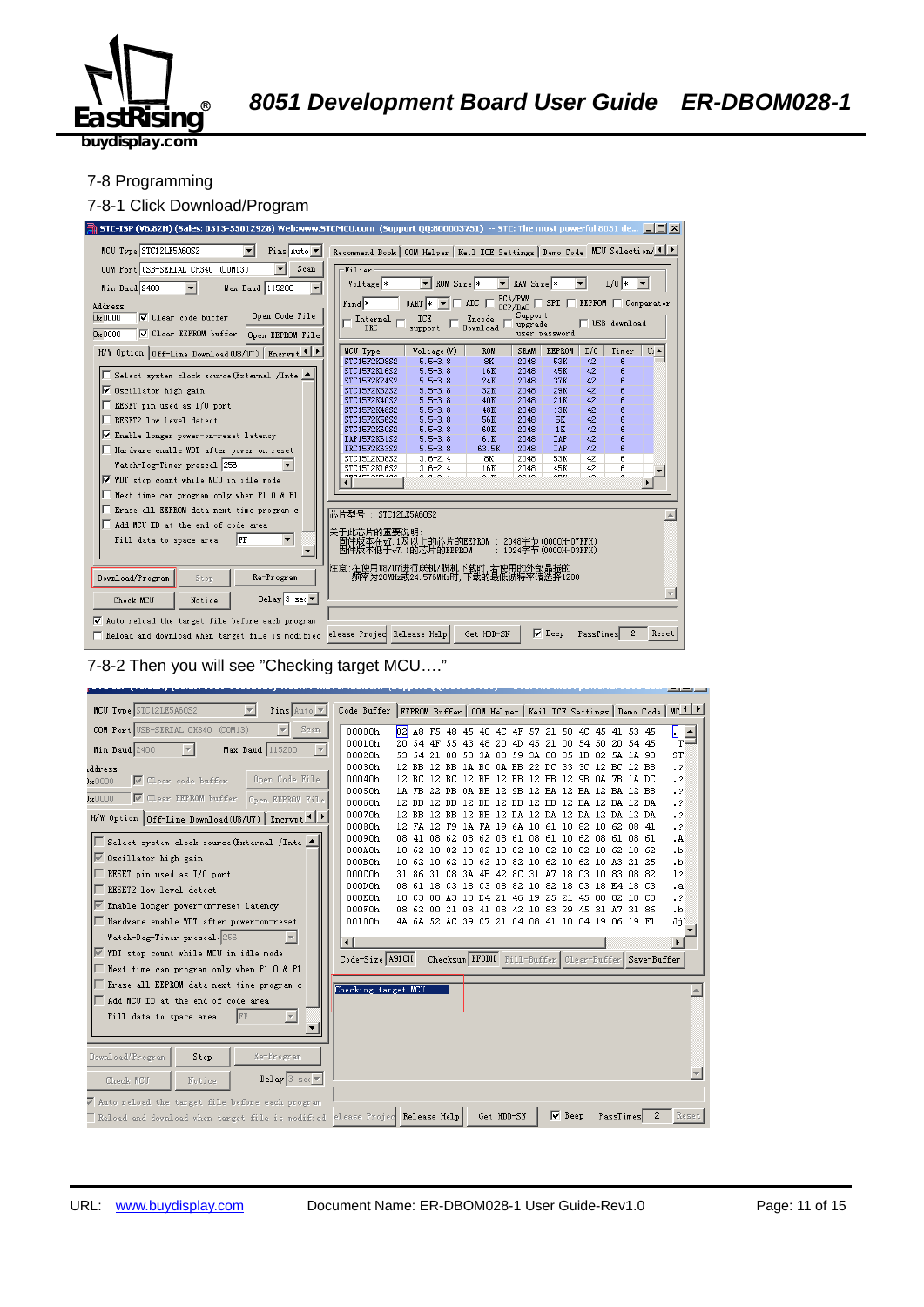

7-8-3 Power on the development board by pressing the white power button



7-8-4 Now you could see the process of programming

| icy.                                     | 000E0h<br>$\cdot$ 2<br>10 C3 08 A3 18 E4 21 46 19 25 21 45 08 82 10 C3<br>000F0h<br>08 62 00 21 08 41 08 42 10 83 29 45 31 A7 31 86<br>.b |
|------------------------------------------|-------------------------------------------------------------------------------------------------------------------------------------------|
| rreset                                   | JjĮ<br>00100h<br>4A 6A 52 AC 39 C7 21 04 08 41 10 C4 19 06 19 F1                                                                          |
| 톤                                        | ⊣                                                                                                                                         |
| iodel                                    | Code-Size A91CH<br>Checksum EFOBH Fill-Buffer Clear-Buffer Save-Buffer                                                                    |
| $.0$ & $P1$                              |                                                                                                                                           |
| ogram c                                  | . MCU type: STC12LE5A6OS2<br>$F/W$ version: 6.2I                                                                                          |
| $\overline{\phantom{m}}$                 | $[0.609"$ ]<br> Re-handshaking  Successful<br>Current Baudrate: 57600                                                                     |
| Program                                  | $[2.562"$ ]<br>Erasing MCU flash  OK!<br> MCU ID : 000300B00C325F<br>Programming user code                                                |
| $\texttt{lay}[\texttt{3} \texttt{ sec}]$ |                                                                                                                                           |
| ach program                              |                                                                                                                                           |
| : is modified                            | $\mathbf{2}$<br>$\nabla$ Beep<br>Reset<br>elease Projec Release Help<br>PassTimes<br>Get HDD-SN                                           |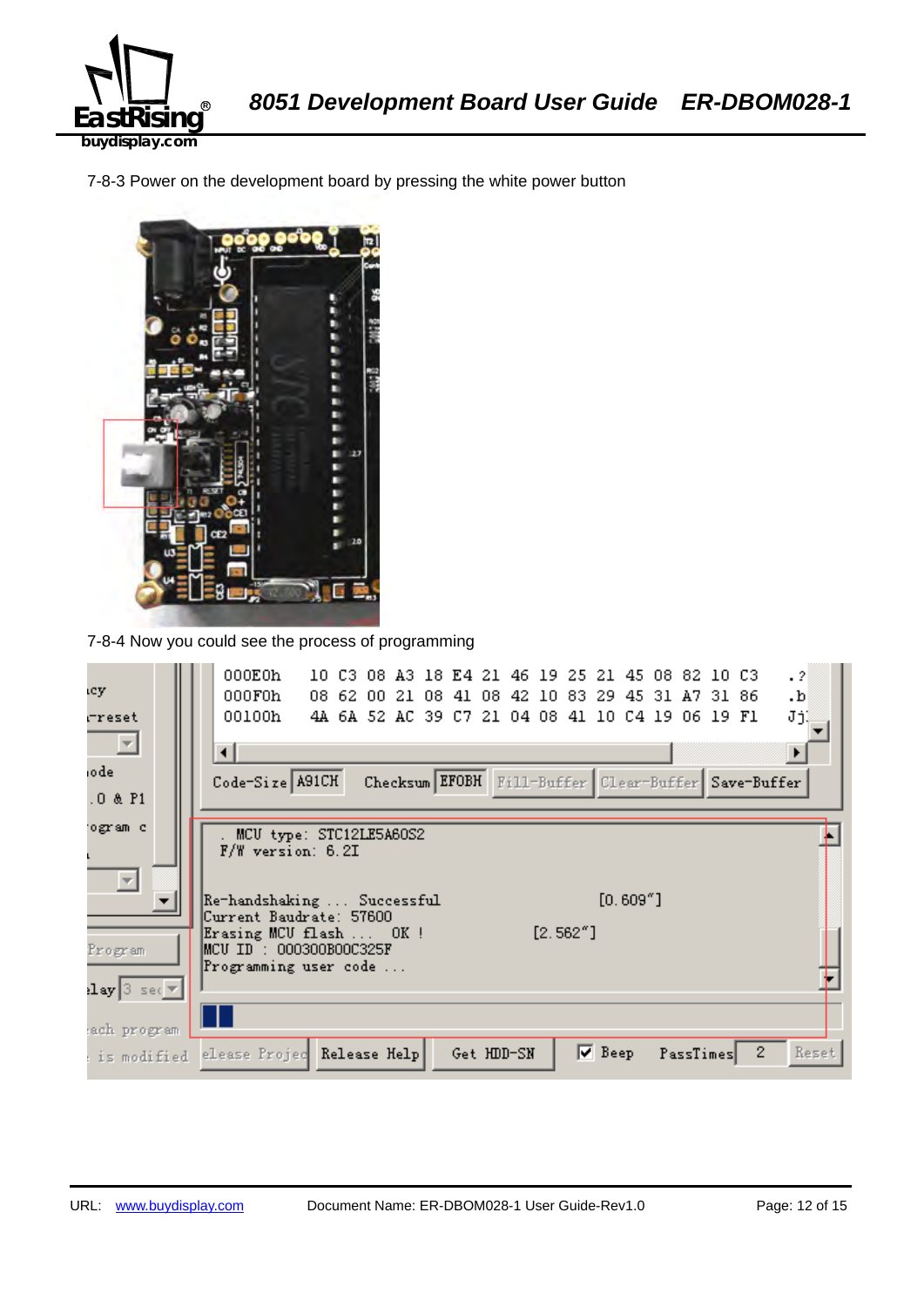

## 7-8-5 Progarmming Finished

| Checksum EFOBH Fill-Buffer Clear-Buffer Save-Buffer<br>Code-Size A91CH              |
|-------------------------------------------------------------------------------------|
|                                                                                     |
| $[0.609"$ ]<br>Re-handshaking  Successful<br>Current Baudrate: 57600                |
| [2.562"]<br>Erasing MCU flash  OK !<br>$MCU$ ID : 000300B00C325F                    |
| [14.359'']<br>Programming user code  OK!<br>[0.047"]<br>Programming OPTIONS  OK !   |
| H/W Option upgrade to:                                                              |
| E:\产品文件\TFT\ER-TFTO28-4\程序\ER-TFTO28-4-HYSO1(4WIRE-SPI)\sd.hex                      |
| <b>V</b> Beep PassTimes<br>elease Projec Release Help<br>Get HDD-SN<br>-3.<br>Reset |

8 Please move the jumpers on JP8 from ISP to N\_ISP as below image shows.

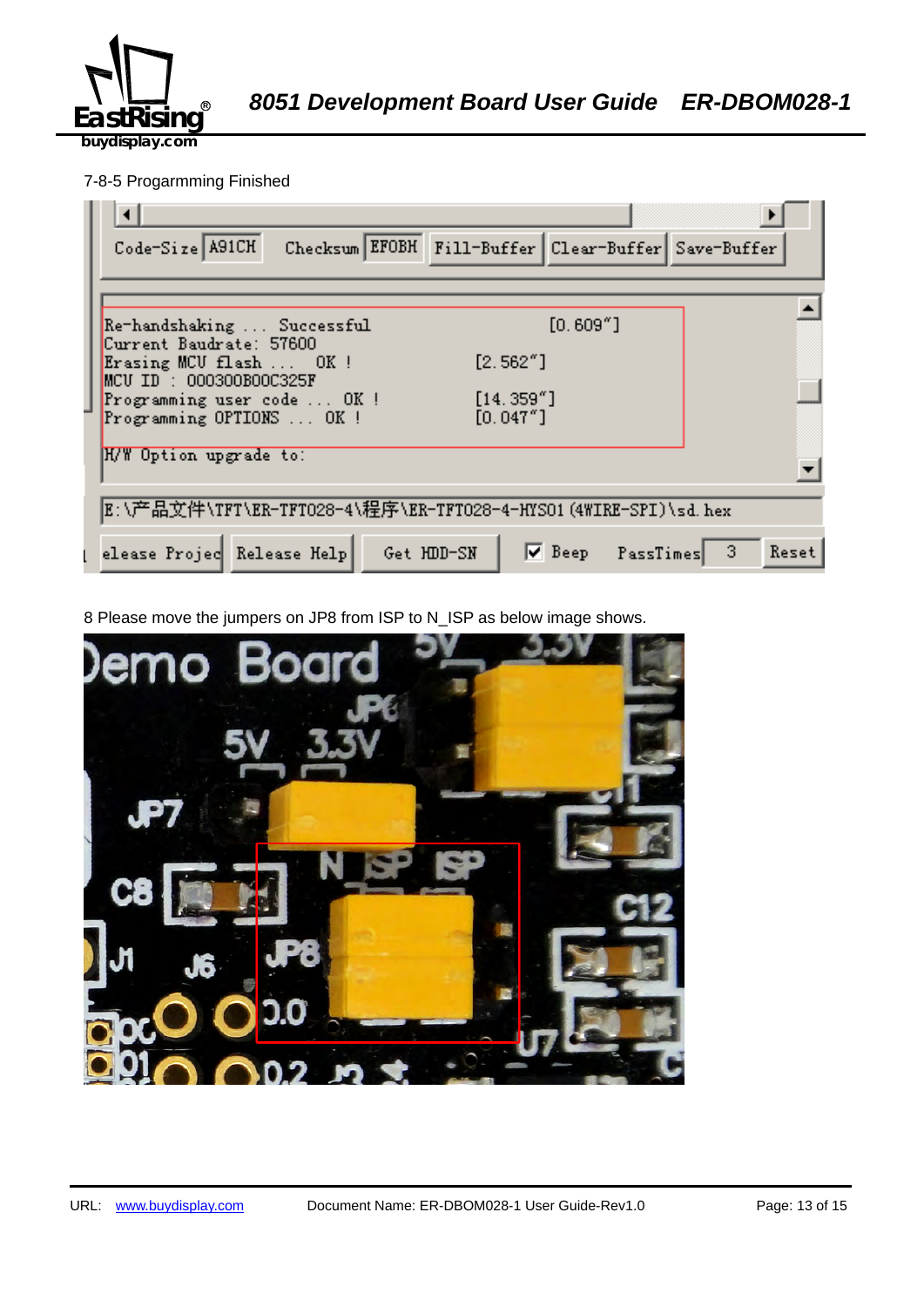

## **8. CARE AND HANDLING PRECAUTIONS**

The kit is sold with a module mounted on it. If you attempt to modify the board to work with other modules, the warranty is void. For optimum operation of the module and demonstration board and to prolong their life, please follow the precautions below.

## 8.1 ESD (Electro-Static Discharge)

The circuitry is industry standard CMOS logic and susceptible to ESD damage. Please use industry standard antistatic precautions as you would for any other PCB such as expansion cards or motherboards.

## 8.2 Avoid Shock,Impact,Torque and Tension

- $\Diamond$  Do not expose the module to strong mechanical shock, impact, torque, and tension.
- $\Diamond$  Do not drop, toss, bend, or twist the module.
- $\Diamond$  Do not place weight or pressure on the module.

## 8.3 LCD&OLED Display Glass

- $\diamond$  The exposed surface of the LCD "glass" is actually a polarizer laminated on top of the glass. To protect the soft plastic polarizer from damage, the module ships with a protective film over the polarizer. Please peel off the protective film slowly. Peeling off the protective film abruptly may generate static electricity.
- $\diamond$  The polarizer is made out of soft plastic and is easily scratched or damaged. When handling the module, avoid touching the polarizer. Finger oils are difficult to remove.
- $\Diamond$  If the LCD panel breaks, be careful not to get the liquid crystal fluid in your mouth or eyes. If the liquid crystal fluid touches your skin, clothes, or work surface, wash it off immediately using soap and plenty of water.
- $\diamondsuit$  Be very careful when you clean the polarizer. Do not clean the polarizer with liquids. Do not wipe the polarizer with any type of cloth or swab (for example, Q-tips). Use the removable protective film to remove smudges (for example, fingerprints) and any foreign matter. If you no longer have the protective film, use standard transparent office tape . If the polarizer is dusty, you may carefully blow it off with clean, dry, oil-free compressed air.